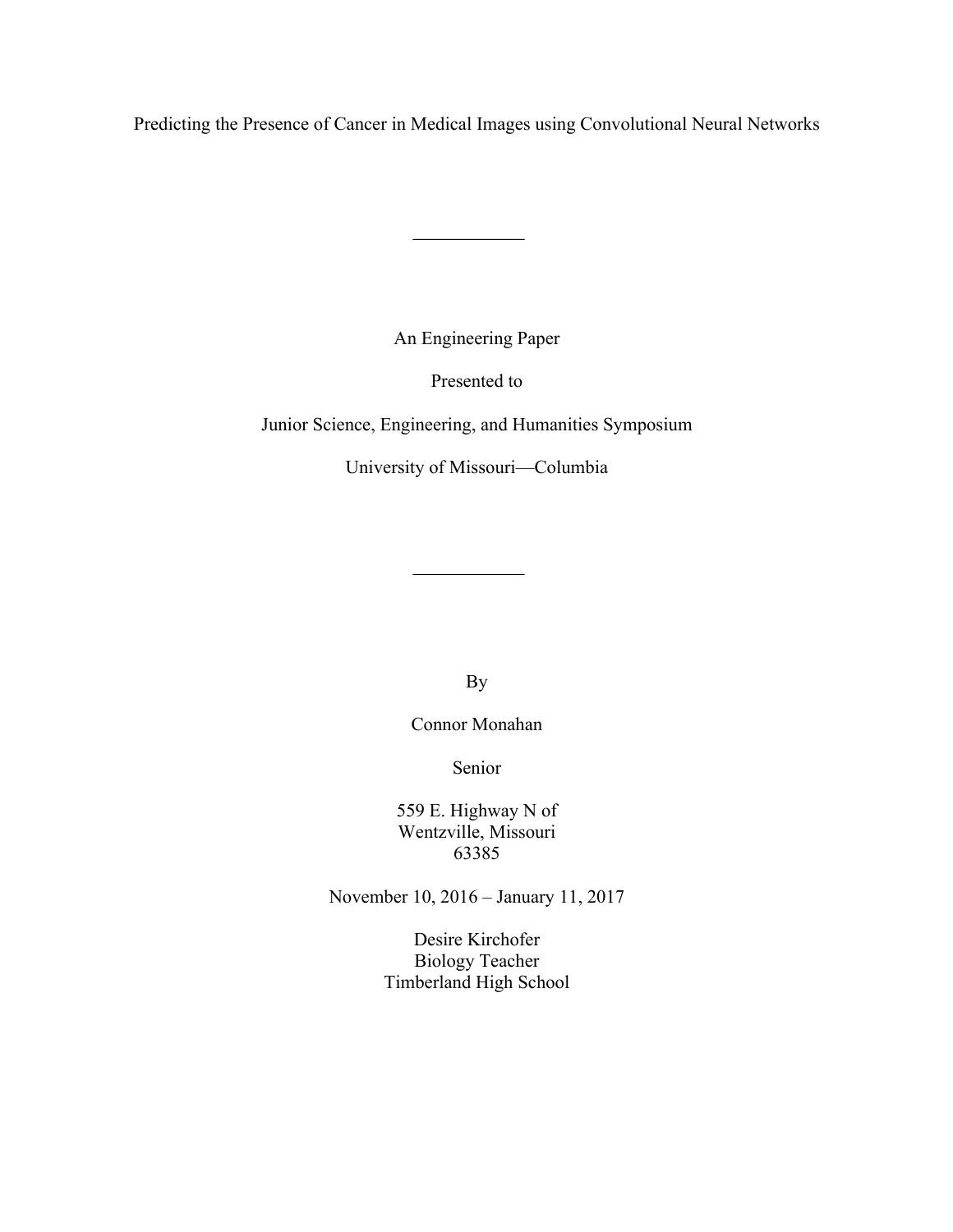# **Acknowledgements**

Desire Kirchofer

Sanjiv Bhatia

Michael Park

National Institute of Health

Wentzville School District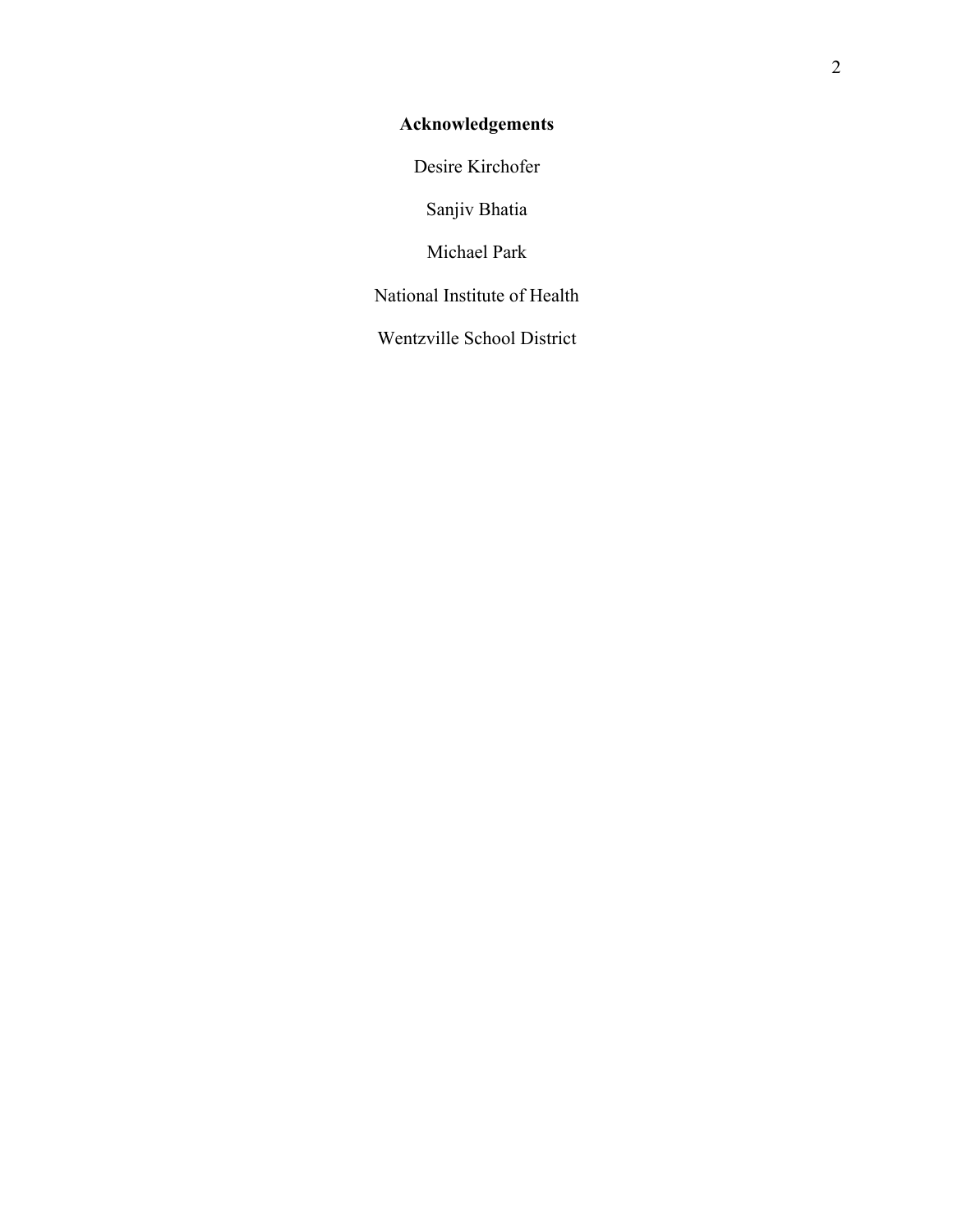## **Abstract**

Convolutional neural networks model human brain activity from sensory inputs and have been applied to various activities such as driving cars, recognizing speech, and playing complex games. These machine learning algorithms gained popularity in recent years as an effective method for pattern recognition. This paper proposes a novel convolutional neural network architecture to detect lung cancer in radiographic images. Given that patients routinely have xrays taken for pre-emptive health screenings, and the growing amount of medical data from these imaging procedures, the need for automated detections of abnormalities increases. The solution used a dataset of labeled x-ray images of patients with confirmed instances of lung cancer combined with an equal set of cancer-free patients. The network relied on rectified linear unit activations and dropout to reduce overfitting. Then, this neural network model was trained with a standard backpropagation algorithm with an Adam optimizer using softmax regression. This model demonstrated a 91% accuracy rate on lung cancer chest x-rays.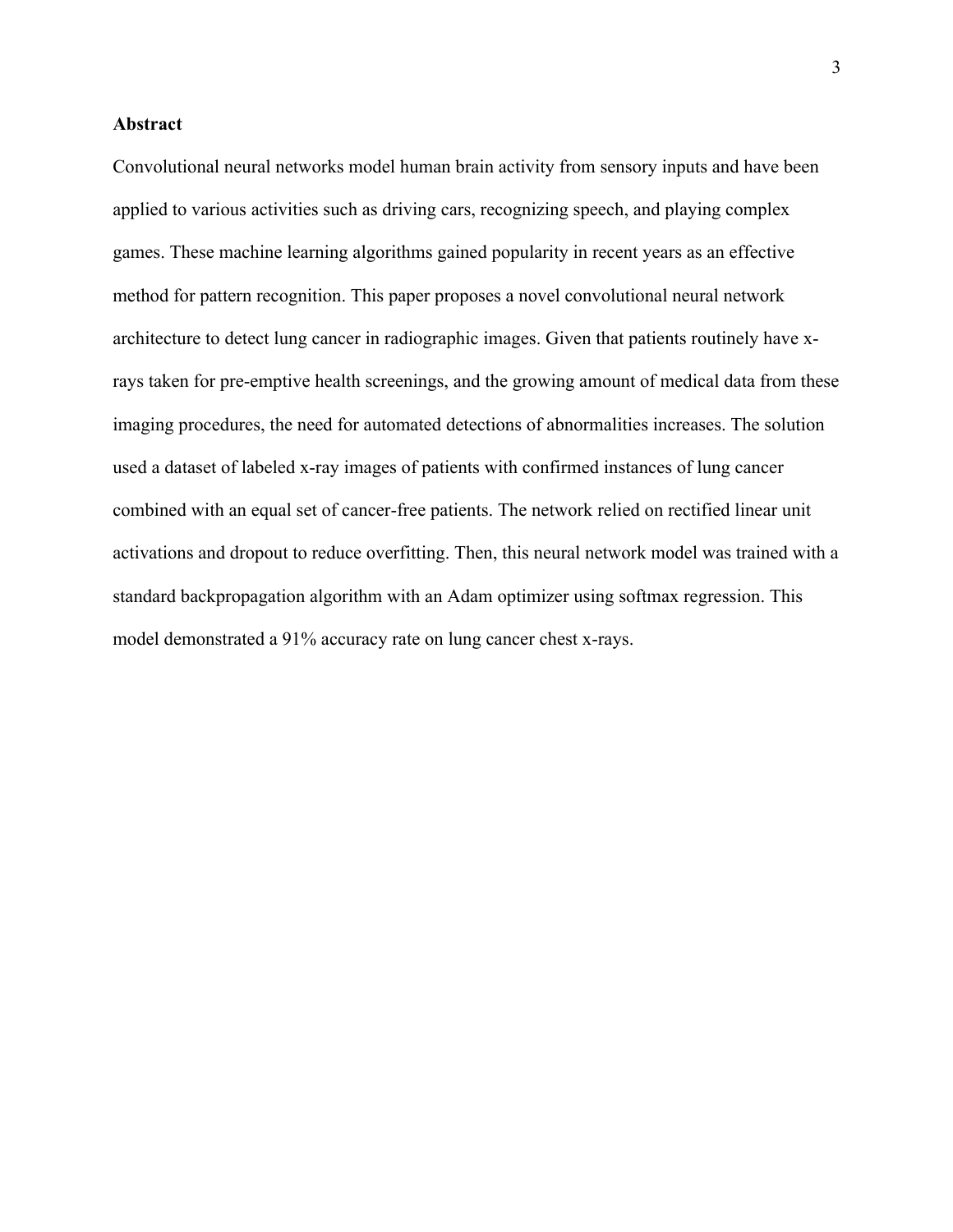## **Table of Contents**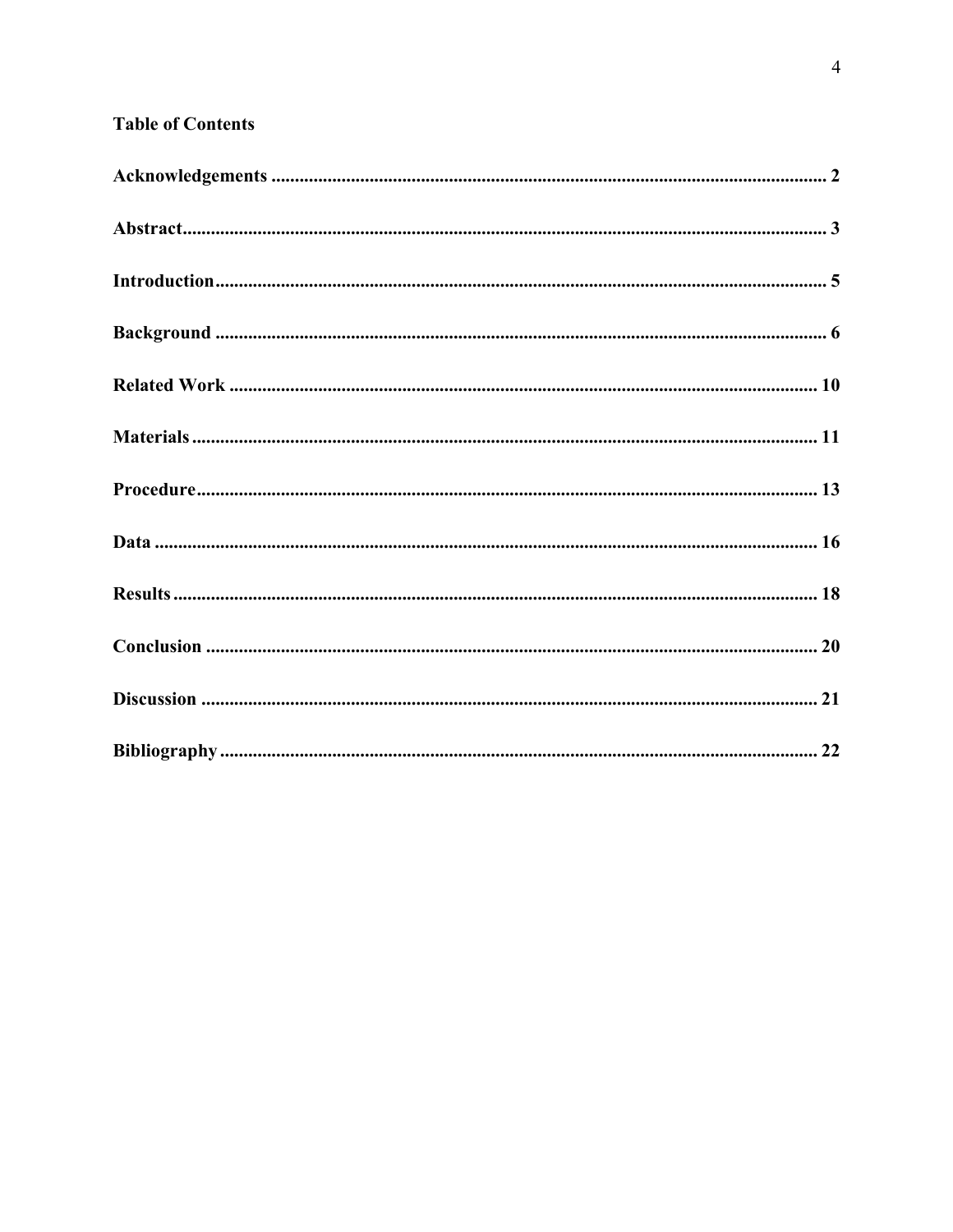### **Introduction**

The rate of lung cancers among the population has dramatically increased during the  $20<sup>th</sup>$ century, posing a large threat to the public especially those with higher risks of the disease, such as former or current smokers and those with exposure to radiation or chemicals in the workplace. It is estimated that over 1,465,000 people die every year from cancers, 18.2% of which are a variant of lung cancer [1]. The tumors resulting from this disease at a certain stage are visible to experienced radiologists on such mediums as chest x-rays, CT scans, and PET scans, imagery often taken during diagnosis of these diseases or as a preventative measure in several cases. Currently, the low survival rate for lung cancer of around 10% is attributed to its frequent late detection.

Computer vision technology has recently been applied to problems of increasing complexity. Algorithms must find features in more complicated and often nuanced patterns such as those present in medical imagery with a usable degree of accuracy. A specifically tuned feature detector, such as SIFT [2], will not work on different varieties of inputs because it does not have the capacity to adapt as it will not update in response to new parameters. In the modern medical industry, imagery such as x-rays and CT scans are commonly used with computer vision solutions to warn an operator or radiologist about the likelihood of patients having certain conditions, a process known as Computer-Aided Detection [3]. However, these solutions based upon classical algorithms are often limited to certain conditions and data types. For example, a feature detector designed to identify breast cancer will not likely prove useful for tracking lung cancer unless modified. Convolutional neural networks are a promising solution to the problem of medical image analysis due to their ability to generalize based on their dataset. A recent evaluation of a non-medical dataset against expert human annotators proved that networks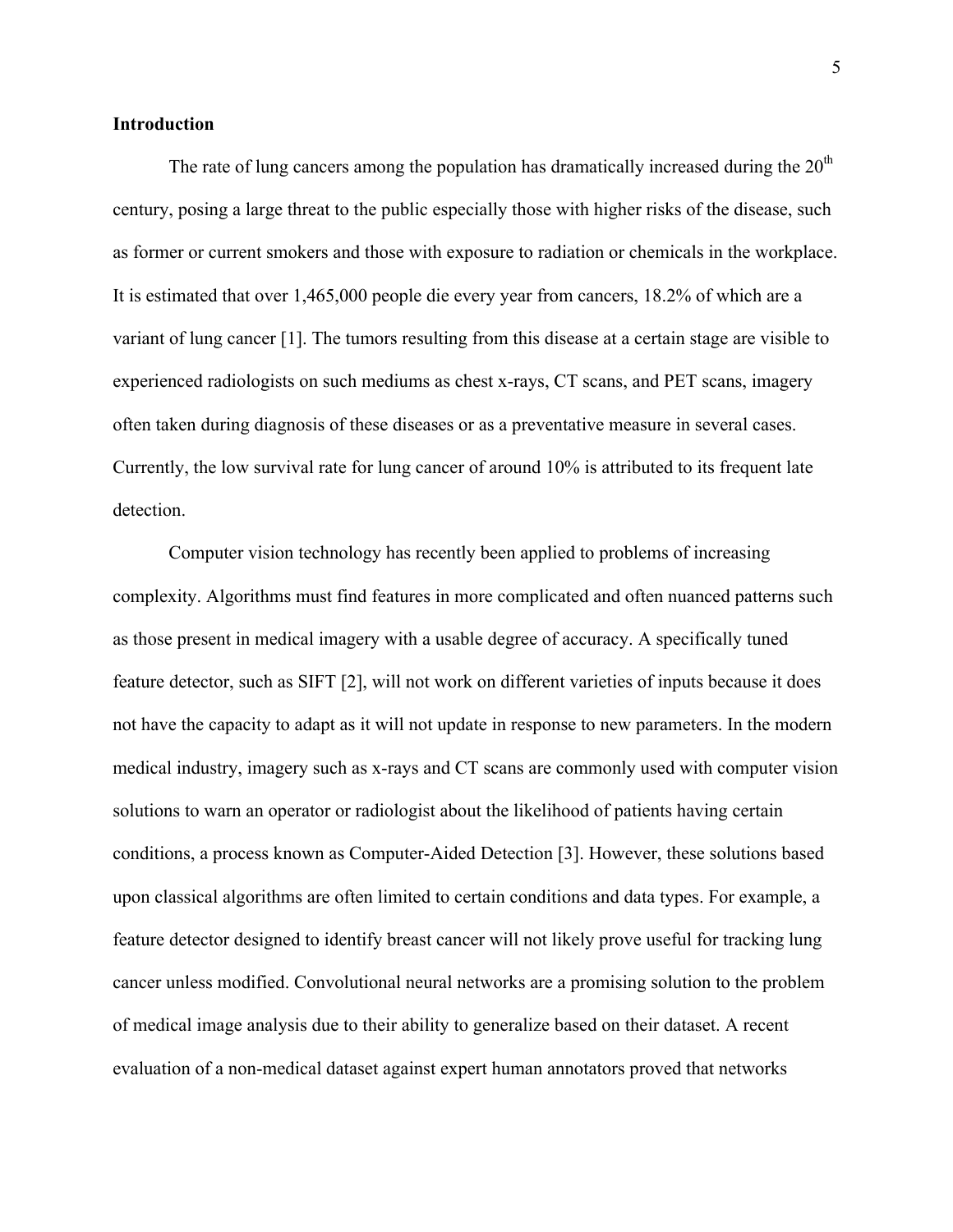trained on computers are useful as the human team performed with a top-5 loss of 5.1% [4]. Many network architectures have been developed for classifying images, such as AlexNet [5] and Google's Inception [6], the former of which won the ImageNet Large Scale Visual Recognition Challenge in 2012 and the latter won the same challenge in 2014 with a loss of 6.67%, narrowly approaching human error for the same database. It is not currently known how these architectures perform on binary classification. In this paper, a new neural network architecture for classifying medical imagery is presented and tested on a public, anonymized medical dataset.

### **Background**

Classical computer vision, in contrast to machine learning technologies, covers the methods used to process imagery using specialized detection algorithms. A popular software programming library known as OpenCV contains the implementations of a multitude of highly optimized algorithms that are applied for research and commercial use to every platform: desktop, server, mobile, and embedded. These functions include image filters like blurring with Gaussian, edge detectors like Laplacian and Canny, the latter based on signal optimization, and segmentation methods such as finding contours and extracting their attributes such as area via Green's theorem and positioning through contour moments. Besides a handful of specific procedures, such as background subtraction, classical computer vision relies on the localization of certain handcrafted features in the image, rather than the automated response of constructing and tuning features based on positive stimulus.

One of the simplest and most popular methods of classifying data with learned features is known as logistic regression. Logistic regression [Equation 1] is used when the problem requires discrete output values, such as benign or malignant for a tumor, in opposition to linear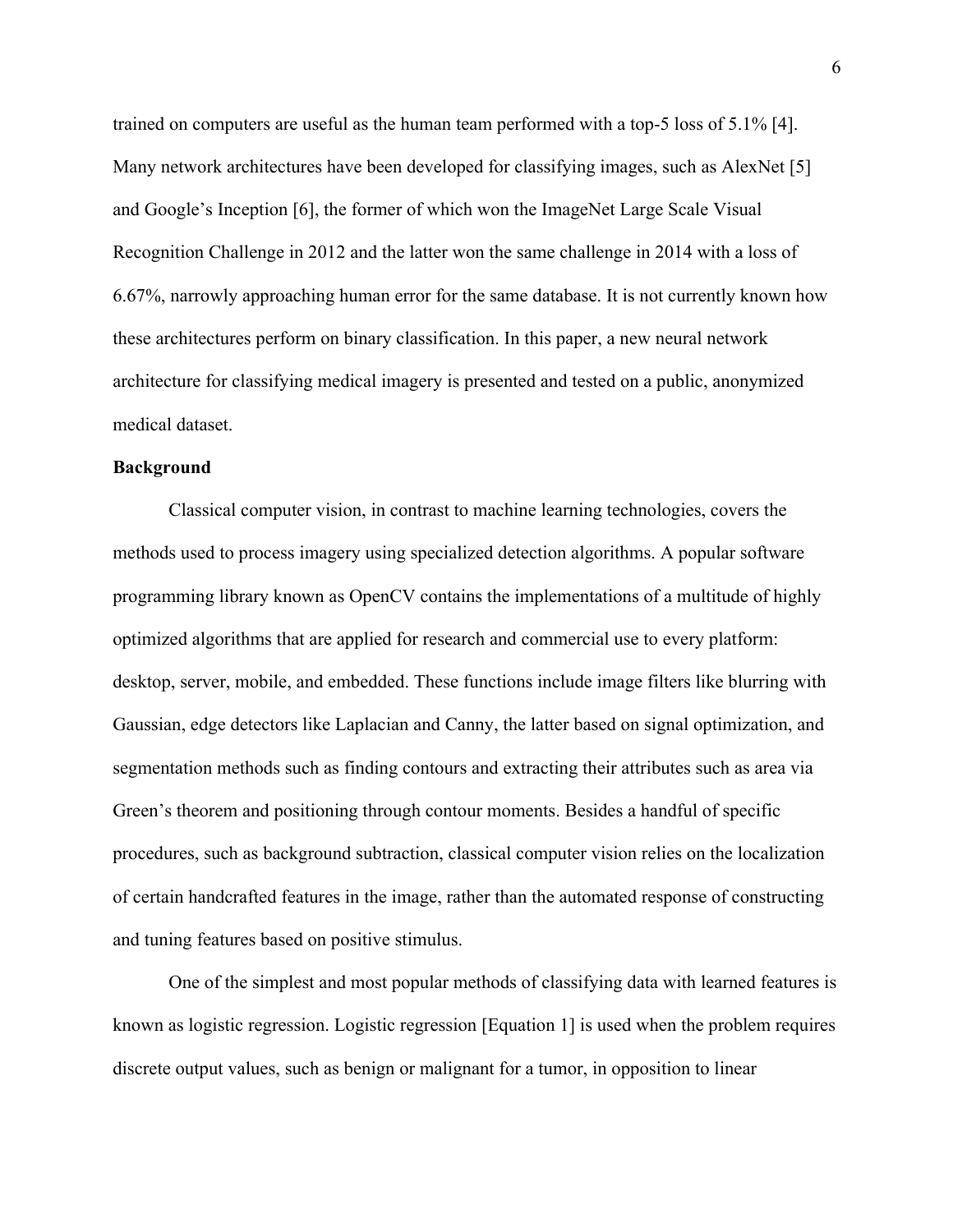regression, a similar machine learning technique that can be used to predict values from a range. A sigmoid function is used to ensure that the output will map to one of two possibilities. This algorithm has a cost function which takes the current parameters as an input and outputs a cost value, or a number related to the function's distance from convergence. A cost function is also commonly known as a loss function.

Equation 1. Logistic Regression Cost Function

$$
J(\theta) = -\left[\frac{1}{m} \sum_{i=1}^{m} y^{i} \log h_{\theta}(x^{i}) + (1 - y^{i}) \log(1 - h_{\theta}(x^{i}))\right]
$$

Neural networks are another technique of machine learning which attempts to model the human brain to solve classification tasks. These techniques, originally developed in the twentieth century, have experienced a recent revival due to the improvement in computing power and now serve as the state of the art approach for solving a variety of problems from email spam classification to medical research. The simplest neural network consists of an input data layer, multiple hidden layers, and a fully-connected layer [Figure 2]. Each layer consists of several neurons which transform the data based on the specific weights and biases. The input reads the data and labels from a source and subtracts the mean image from the data to prevent close adhesion to the dataset. Hidden layers perform convolutions and pooling to extract features, and fully-connected layers combine the results of the last hidden layer into the correct interval for the output. The last fully-connected layer's dimensions match the intended number of output classes—in the case of ImageNet, 1000, or in the case of binary classification, 2.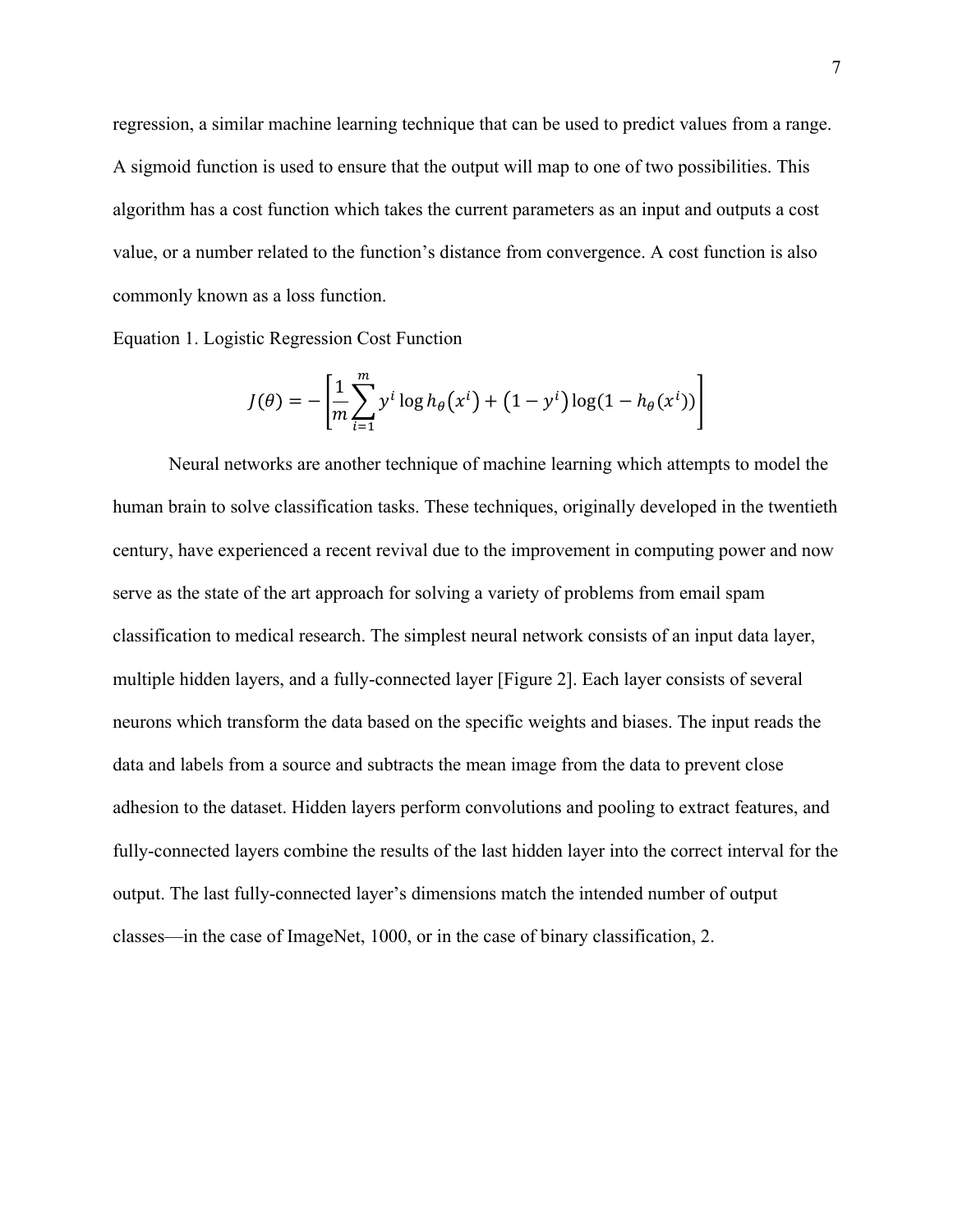#### Figure 2. Neural network layers



The backpropagation algorithm performs an update of the weights of the network by calculating the error of each layer of the network using the loss function.

Equation 3. Backpropagation algorithm

$$
D_{ij}^{(l)} = \frac{1}{m} \Delta_{ij}^{(l)} + \lambda \Theta_{ij}^{(l)}
$$

Neural networks are trained using a technique known as gradient descent. This algorithm, used in combination with backpropagation, attempts to find the global minimum of the cost function over the space of the network. In Figure 4, gradient descent is optimizing a cost function *J* on weights θ. This procedure is usually performed iteratively in which one image is provided to the input data layer which the network then processes, then using the cost function to determine the gradient between this prediction and the ground truth value, and then finally performing backpropagation to update the weights of the previous layers. Today, many alternatives exist to the traditional gradient descent process, such as the Adam optimizer [7].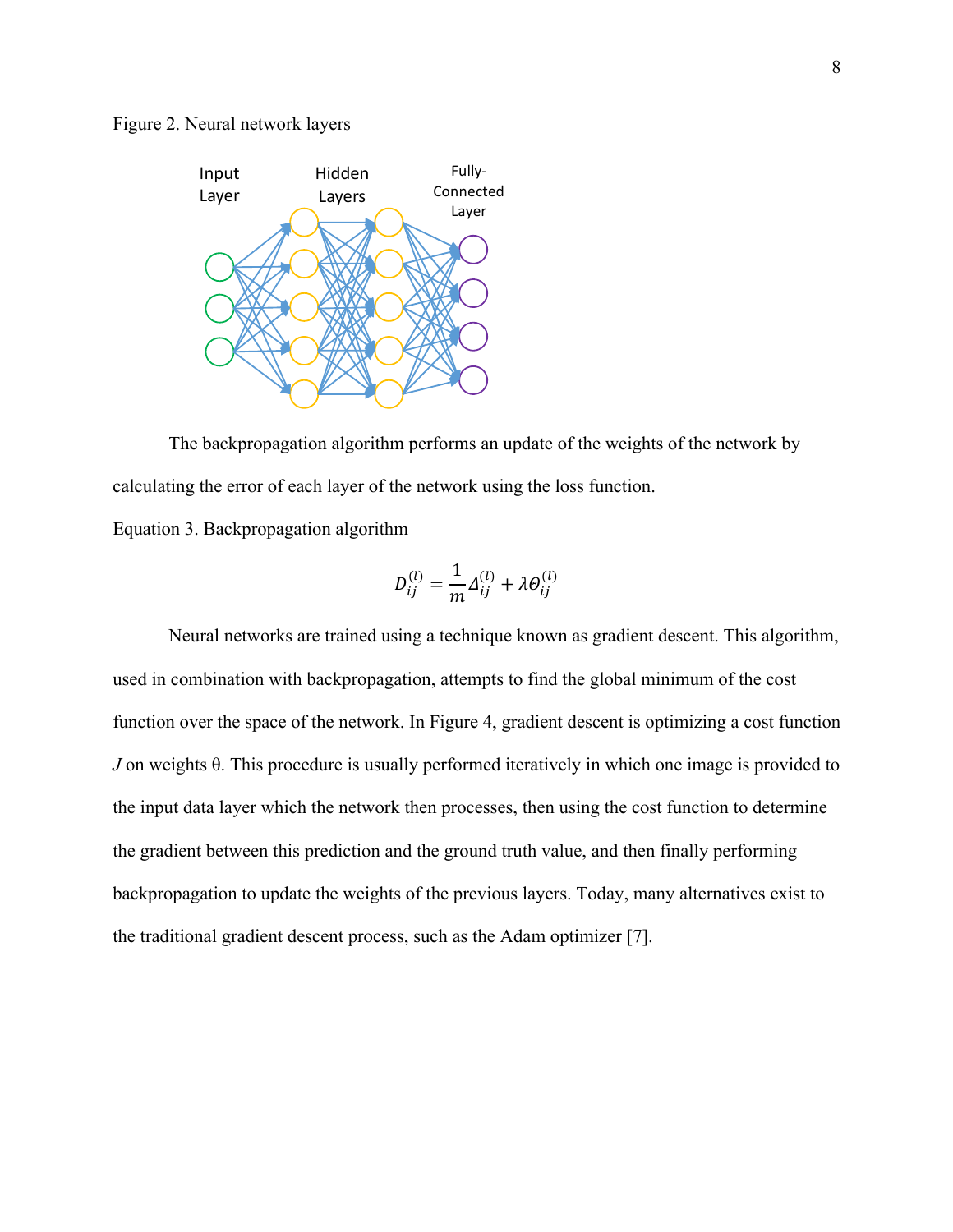Figure 4. Model of gradient descent process



Classification of data based on the current weights of the network uses an algorithm called forward propagation, which outputs a hypothesis. This algorithm calculates the activations for each layer in sequence by multiplying the previous value by the weight, subjecting this to the specified sigmoid activation function and summing this value with the bias. As the next layer's activation directly depends on the previous layer's activation value, connections are made between the neurons of each layer, creating the neural network. The backpropagation algorithm, shown above in Equation 3, uses forward propagation to compute a hypothesis value for each input data point which is used to find a delta value between the estimate and the actual value from the input label in supervised machine learning.

Equation 5. Forward propagation algorithm

$$
a^{(n)} = g(\Theta^{(n-1)}a^{(n-1)})
$$

In most cases, designing a suitable feature detector involves an in-depth knowledge into the subject matter being analyzed, while neural networks can be implemented without this requirement. The first research into convolutional neural networks occurred when researchers from AT&T explored their use for recognizing numbers on documents, a solution which is still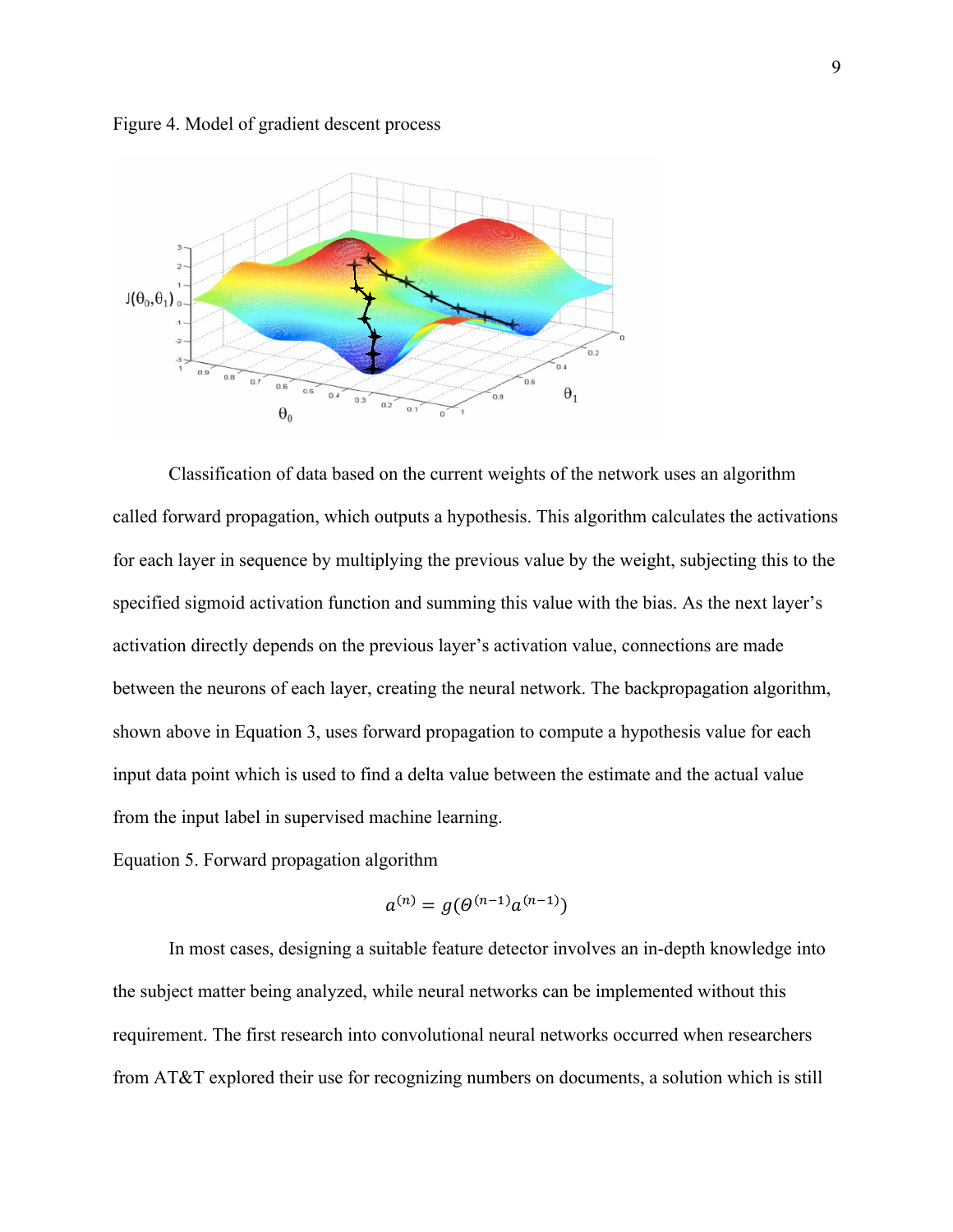used today by the United States Postal Service for reading ZIP codes from envelopes [8]. These models differ from earlier neural models in that they have local receptive fields, shared weights, and subsampling. Receptive fields act as the namesake layer of a convolutional network in small kernels of defined pattern, usually 2x2 or 3x3, usually applied sequentially or concurrently across an image, but can be applied at an interval using a parameter known as stride, which allows the model to find features across the entire input space by reducing neurons [9]. Shared weights significantly reduce the amount of optimization necessary for training, as it only must update one weight instead of a number dependent on the size of the image. By finding the parameters through subsampling, the model gains the ability to respond to variations in the input. Convolutional neural networks have demonstrated an ability to generalize to any input and learn analysis and classification from a plethora of training data.

#### **Related Work**

In a recent project performed at the University of Bern, a group of researchers created a deep convolutional neural network architecture for the classification of lung diseases based on lung slices from computed tomography images that performed with an accuracy of 85.5% on its dataset [10]. However, this method trained upon smaller patches inside of the lung image scan which required manual segmentation by radiologists. The ability of deep convolutional neural networks to learn intricate details from an image obviates the need for such a process, which can be replaced by classification of an entire image based on final diagnosis of the patient. This method allows for an increase in automation of the procedure which allows for faster results from screening without a loss in accuracy.

In another project performed at the Federal University of Parana, a convolutional neural network was used for classifying images of cell slides of breast cancer patients [11]. That project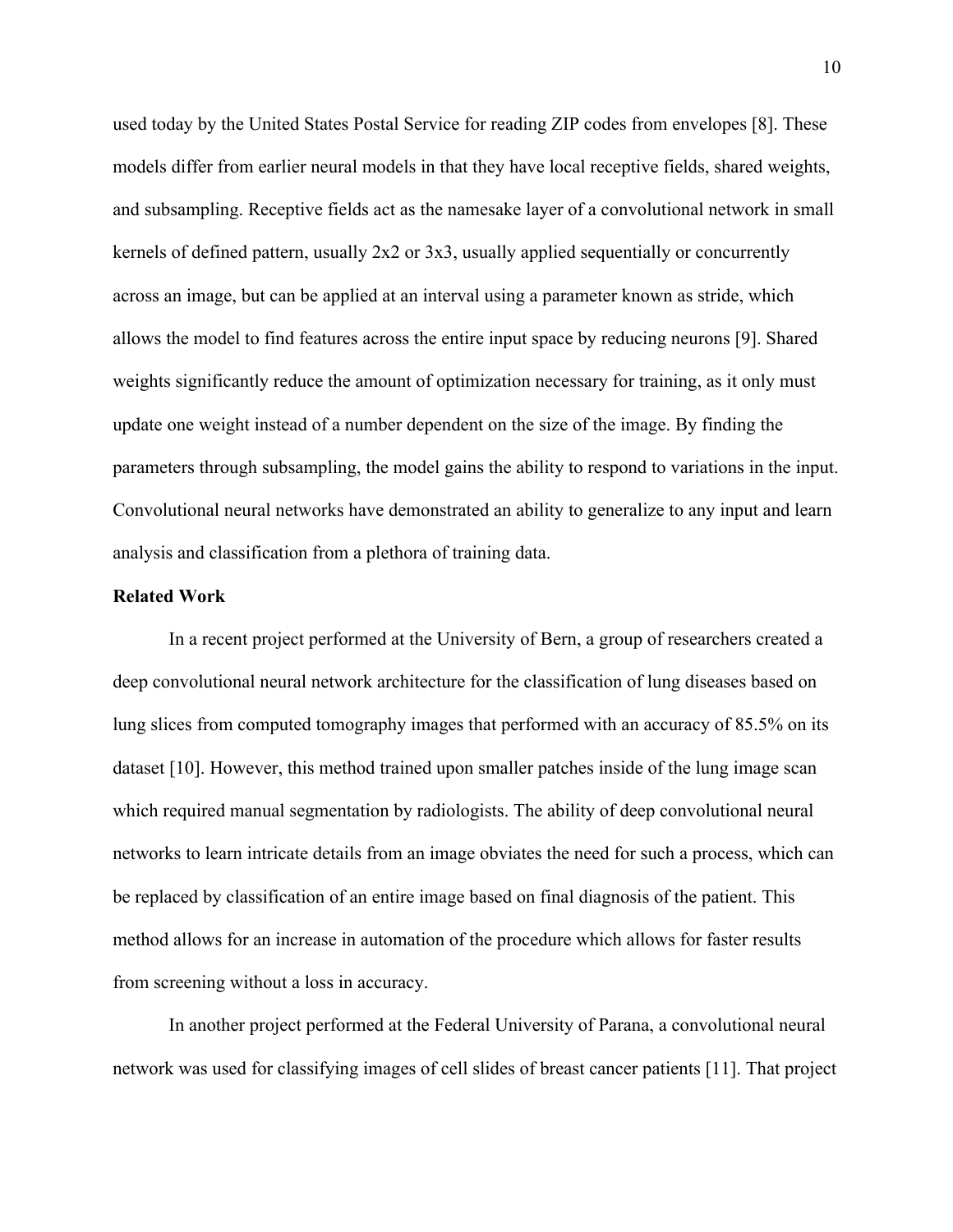also used patch generation across the image to generate 1,000 patches per image using multiple techniques including random generation and sliding window. However, this approach is not applicable to x-ray scans of the chest because the lungs have a definitive geometric structure and orientation unlike that of cell culture screens, which can have abnormalities in any position. Datasets that are not reliant on geometric information often augment themselves through random rotation and cropping. To accommodate the variation in the PLCO dataset used in this project, rotations of ninety degrees were applied to create a uniform input.

#### **Materials**

All design and training of this algorithm was performed on a desktop computer running the Ubuntu Linux 16.04 LTS operating system. The open source nature of this platform has attracted skilled developers and created an ecosystem of quality software that was used in the preparation of this project. This operating system has also executed computer vision software faster than any competing platform due to the techniques used to accelerate disk access, a critical component of training a network due to the large dataset size. Software used in this project was originally designed to operate in this specific environment and some tools recently became available elsewhere but without the performance optimizations available by targeting a specific architecture.

This computer was powered by an Intel i7-6800K processor at 3.6 GHz, 32 GB of RAM, and a solid state hard drive which allowed ruling out bottlenecks in these components. High levels of system memory and a fast storage medium were required for this application which depended on loading a significant number of medical images for training and validation. To store the original dataset, two 2 TB hard drives were used as a source for the resizer. The machine learning algorithms were accelerated by a NVIDIA Pascal Titan X with 12 GB of GDDR5 RAM,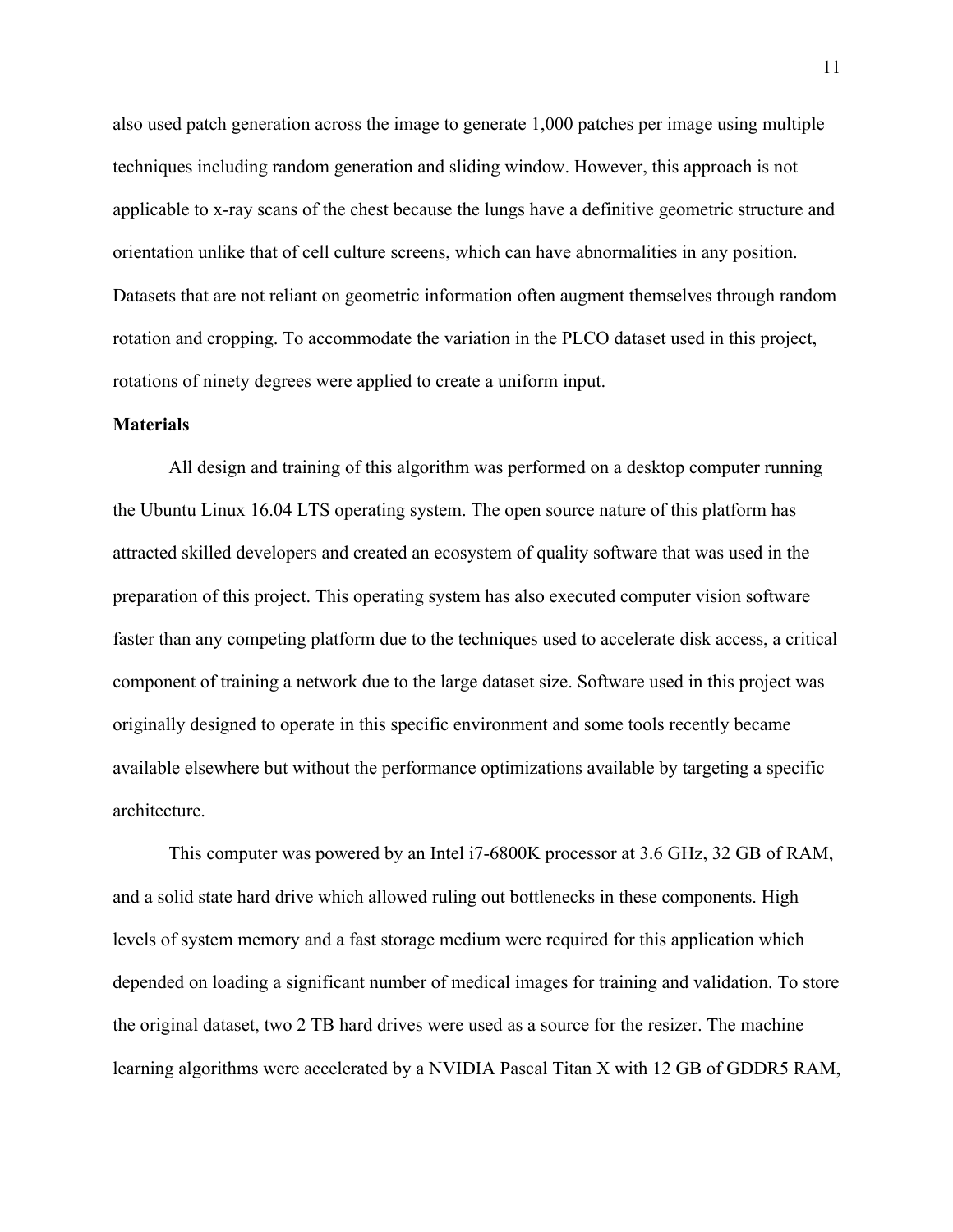which stored the graph and all the learned parameters of the networks. The large size of the images when expanded into memory necessitated the use of this coprocessor.

To create the network and train it with high efficiency, an optimized neural network framework named TensorFlow was used [12]. This open source software solution was originally created by the Google Brain team for machine learning on textual data. The framework supports running the training operation of the network on traditional computer microprocessors or graphics processing units (GPUs) which have been proven to accelerate training speed, as well as custom integrated circuit logic used internally by Google for their products. This program builds a computational graph using its programming language interface which then executes it on the intended device. It also seamlessly supports several machine learning algorithms with the same optimizer. Relying on a framework to perform the convolutions, pooling and other internal computations used by convolutional neural networks permitted more focus on the design of the network and comparison to others instead of the recreation of existing technology. This program also contains functions for distributed computing, which would further accelerate the process of training in an industrial environment.

Due to its populated library of scientific computing resources and toolkits, the Python programming language version 3.5 was used for all aspects of this project, from loading image data to generating the final diagrams. The TensorFlow framework provided a backend for this language, so that the graphs describing the network architecture and optimizer could all be defined in software. A buffering data batcher was also created to provide images to the training algorithm in a random order to allow additional training after a pass over the entire dataset, or epoch, had already been completed. This solution also relied on the NumPy library for efficient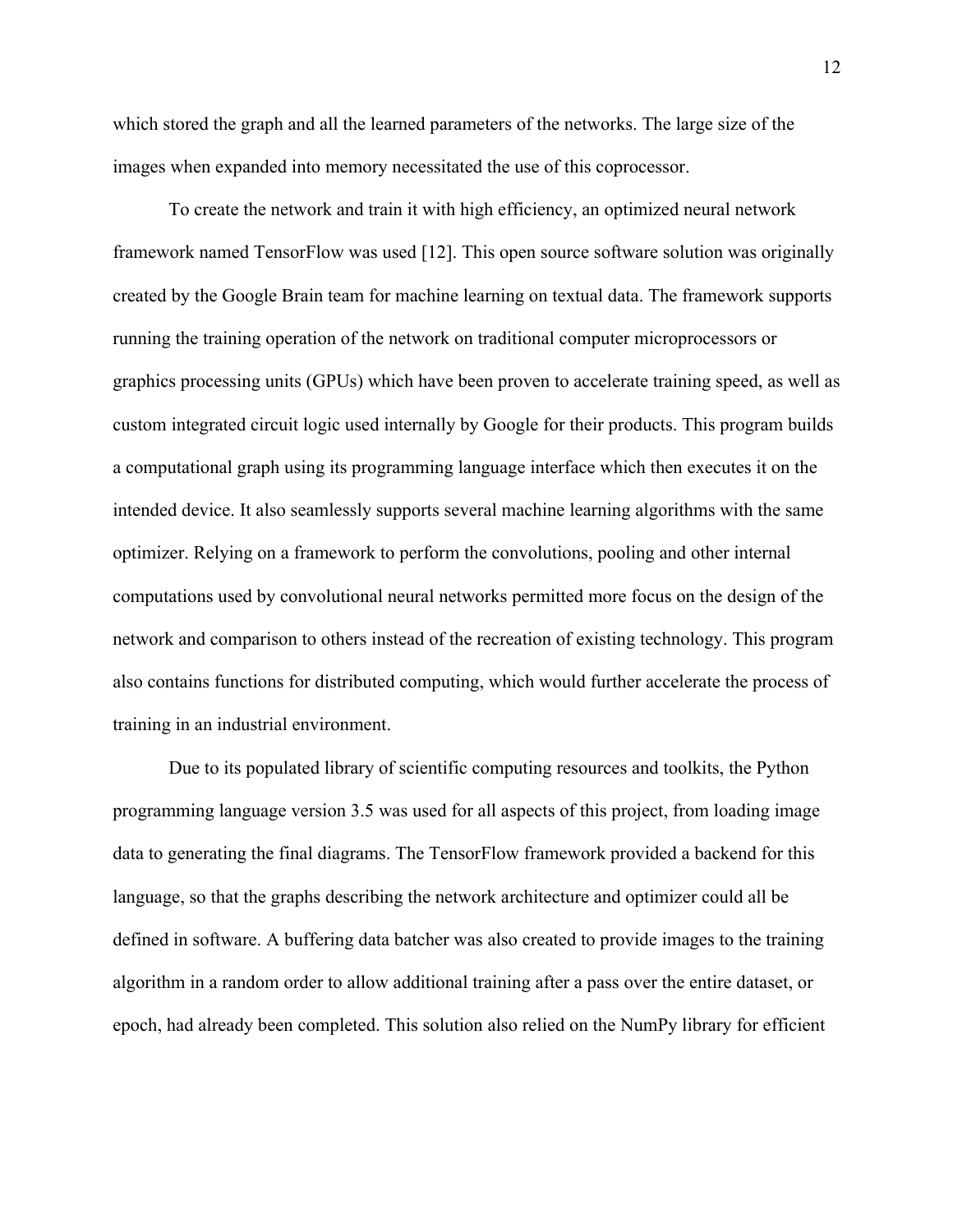storage and manipulation of large vectors and the SciPy library for transformations such as uniform image scaling.

## **Procedure**

The accuracy of convolutional neural networks is primarily dependent on the size, complexity, and noise of the dataset utilized. In this case, the PLCO dataset available from the National Institute of Health [13] was chosen due to the consistent x-ray data type and confirmed ground truth labels by radiologists, a relatively unique feature among medical databases. The data was provided as a 2.2 TB collection of TIF image files at a resolution of 2000x3000 stored as 16-bit single-channel images which were identified by markers in a spreadsheet. An example image from the dataset is found in Figure 6. To fit the specific parameters of the neural network, and to increase training efficiency, all the images were resized and uniformly scaled to 256x256 floating point single-channel images using the OpenCV library.

## Figure 6. A chest x-ray

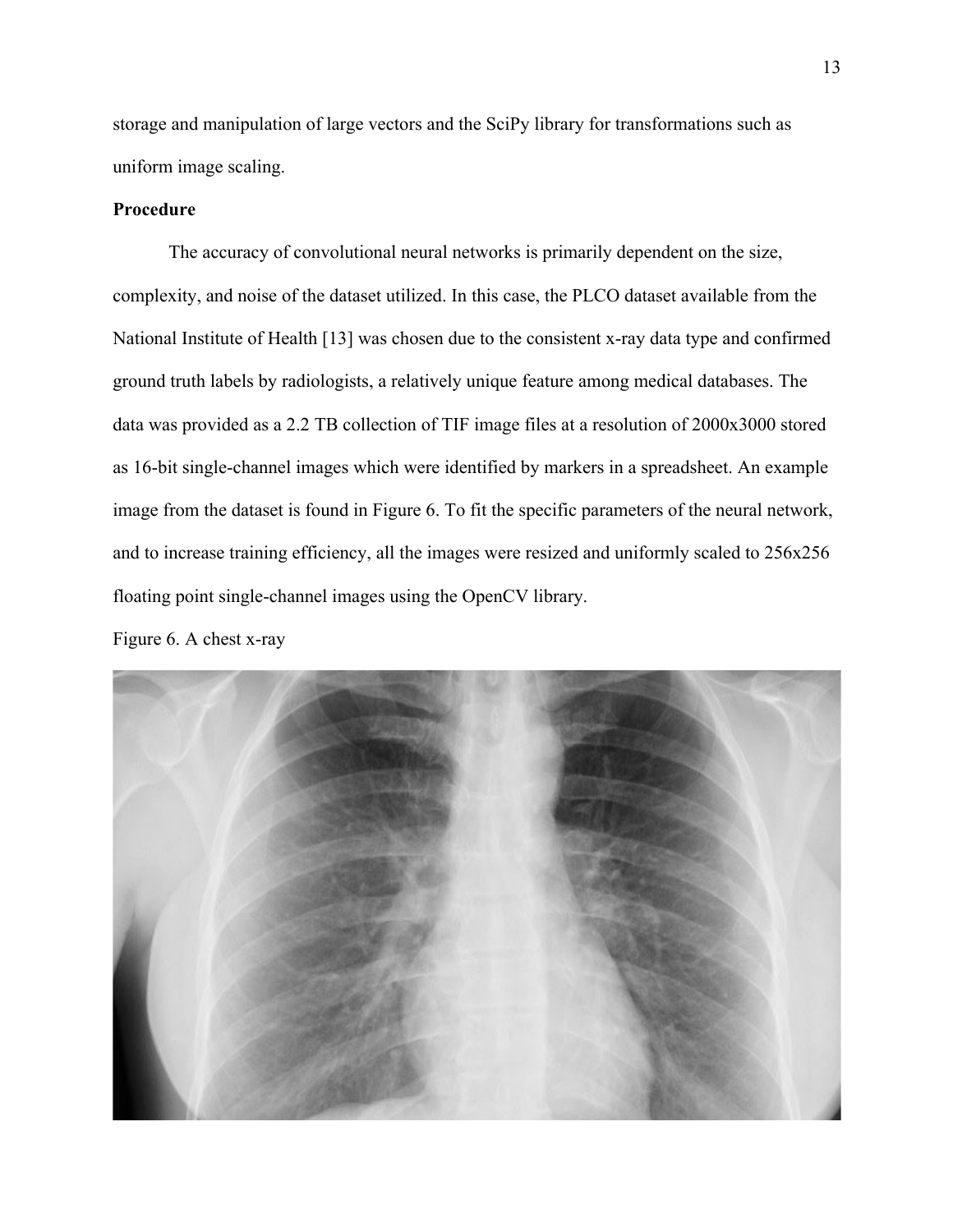Next, the loaded images were split into two classes, the first being x-rays linked to a positive lung cancer screening within 30 days and the second being x-rays not linked to lung cancer, based on ground truth values stored in a secondary input file parsed by a Python script. Data was removed from the more populous negative label to balance the data supporting each class, as imbalanced datasets have been known to exhibit suboptimal performance because of the presence of noise and outliers [14]. The data was further divided, with 75% of the images retained for training and 25% of the images set aside for testing the accuracy of the network through softmax regression after the training process. The program was designed to perform testing using 100 iterations of the validation dataset.

The custom network designed for this dataset (shown in Figure 7) was made much simpler than the AlexNet and Inception models as the binary classification required by this problem did not demand much depth, or many layers contributing to complexity. The network consisted of five convolutional layers with rectified linear unit activators, each followed by 2x2 max pooling layers.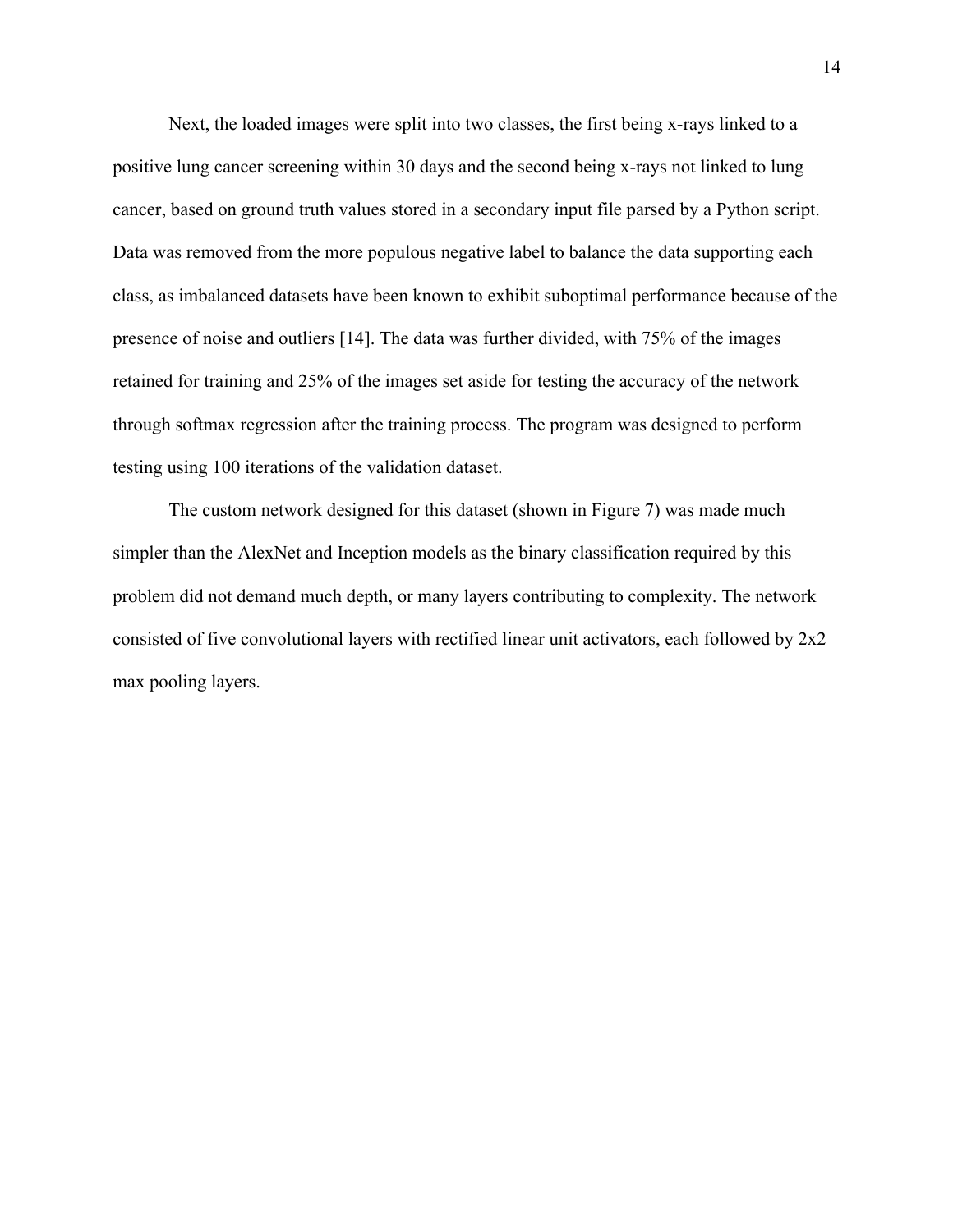

A common problem in the pursuit of deep learning technologies is the tendency for models to over fit the data, or develop a dependence on the validation dataset. With small datasets, the relationships discovered by the neural network will become the result of sampling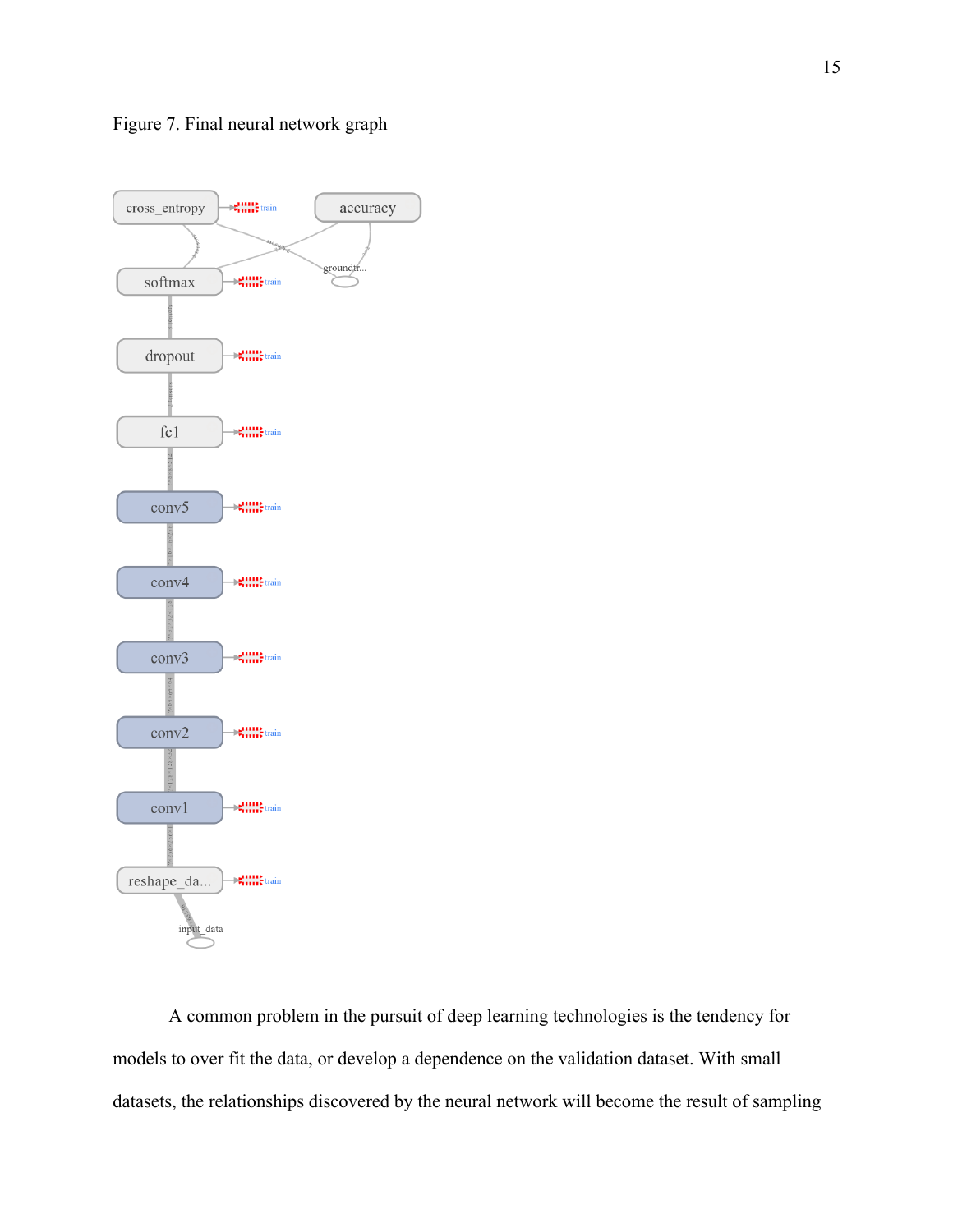noise, which appears as the accuracy of the network over the validation set will reach a maximum before regressing. An algorithm, known as dropout, has been proven to reduce the effect of overfitting and improve the performance of neural networks in the fields of vision, document classification, and others [9]. This benefits generalization by eliminating neurons and their connections within hidden and input layers based upon a constant, predefined probability each iteration. However, all neurons and connections of the network are active during the validation stage. This project employs a dropout strategy with the probability set to 50%, a value said to perform generally well across implementations of all fields. This step was performed during the second fully-connected layer following the hidden layers of the network. In total, this model contained 37,911,298 trainable parameters.

To train the network, 10,000 iterations of the optimizer were executed. Each iteration consisted of loading 16 images through a consistent, randomized batch loader to ensure adequate memory for parameter storage and to prevent the optimizer from focusing on runs in the data. Every 10 iterations, the accuracy was calculated against the training dataset and recorded. For the remainder of the iterations, the program ran a training step which performed backpropagation of the network over the data, updating the weights and biases of the network allowing the model to learn. The dropout layer effectively reduced the chance of overfitting and diverging. The model was trained through 28 epochs of the dataset, or complete repetitions of all the images.

#### **Data**

Testing of the network was performed on the model after successful training by backward propagation. A forward pass was performed on 100 data points selected from the dataset delineated for use in testing and the predicted output of the classification was recorded. These values were then compared to the ground truth values associated with each data point, and the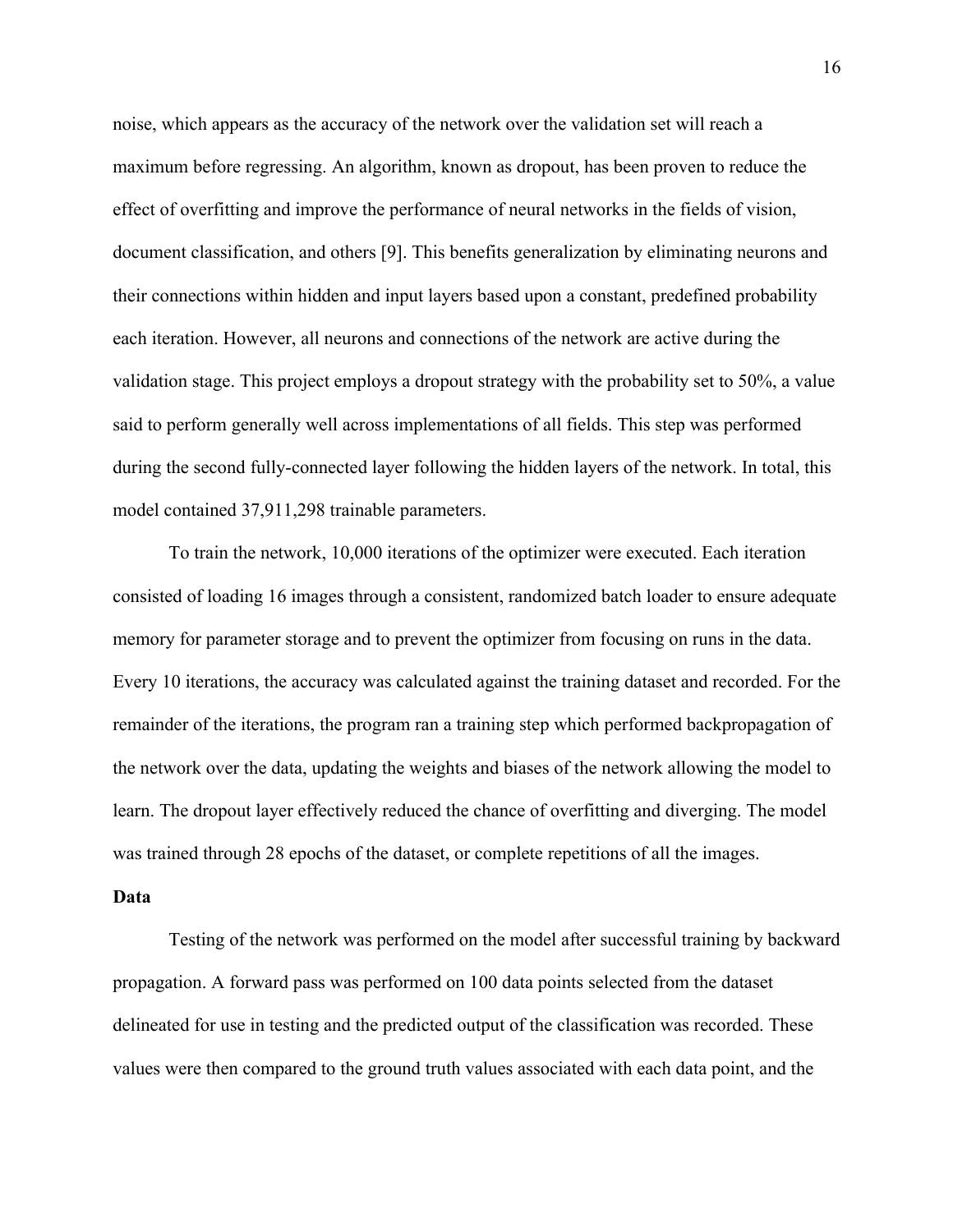amount of predictions that were consistent with the actual values were divided by the total amount of data points tested to find the accuracy of the network. This accuracy was computed for every 10 iterations of the network during training to create a graph shown in Figure 8 of the change in accuracy versus steps.

Figure 8. Change in accuracy versus iterations of training data

![](_page_16_Figure_2.jpeg)

**Iterations vs Accuracy for 10,000 iterations**

Figure 8 shows the progress of the neural network as it trains over 10,000 iterations of the dataset with a batch size of 16 images per iteration. As shown, the model rapidly accelerates in training performance within the first epoch to the baseline accuracy and increases in precision as the model continues to train. The amount of time it takes for a network to complete a full course of training traditionally takes on the order of hours or days. The relatively quick training of this model is attributed to its binary output, in contrast to a large network such as GoogLeNet which contains 1,000 outputs and necessarily takes more time per iteration. Figure 9 presents the total training time for this network and change in time per iteration.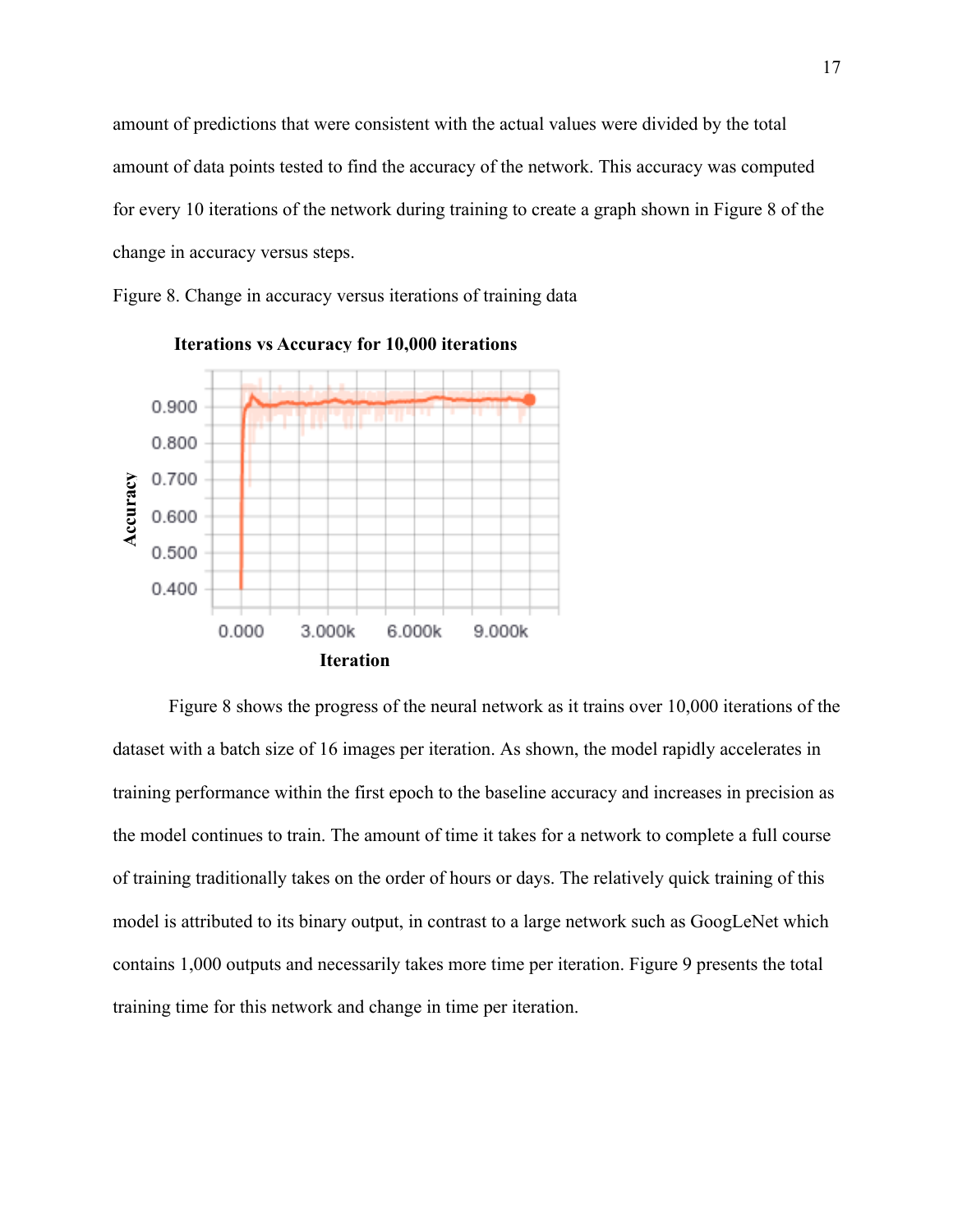![](_page_17_Figure_0.jpeg)

Figure 9. Time difference between iterations

Figure 9 demonstrates the intuition that each iteration executes in constant time intervals. Taking the derivative of the above gives a constant in terms of iterations per second, which shows that the algorithm could train at a rate of around 12 iterations per second, or 192 training samples per second, with full data logging enabled.

## **Results**

To generate the following visualization, four images from both classes were first selected. Then, the network was used to compute the confidence scores, a measurement taken directly from the neural network's softmax layer that expresses the amount of guesswork versus educated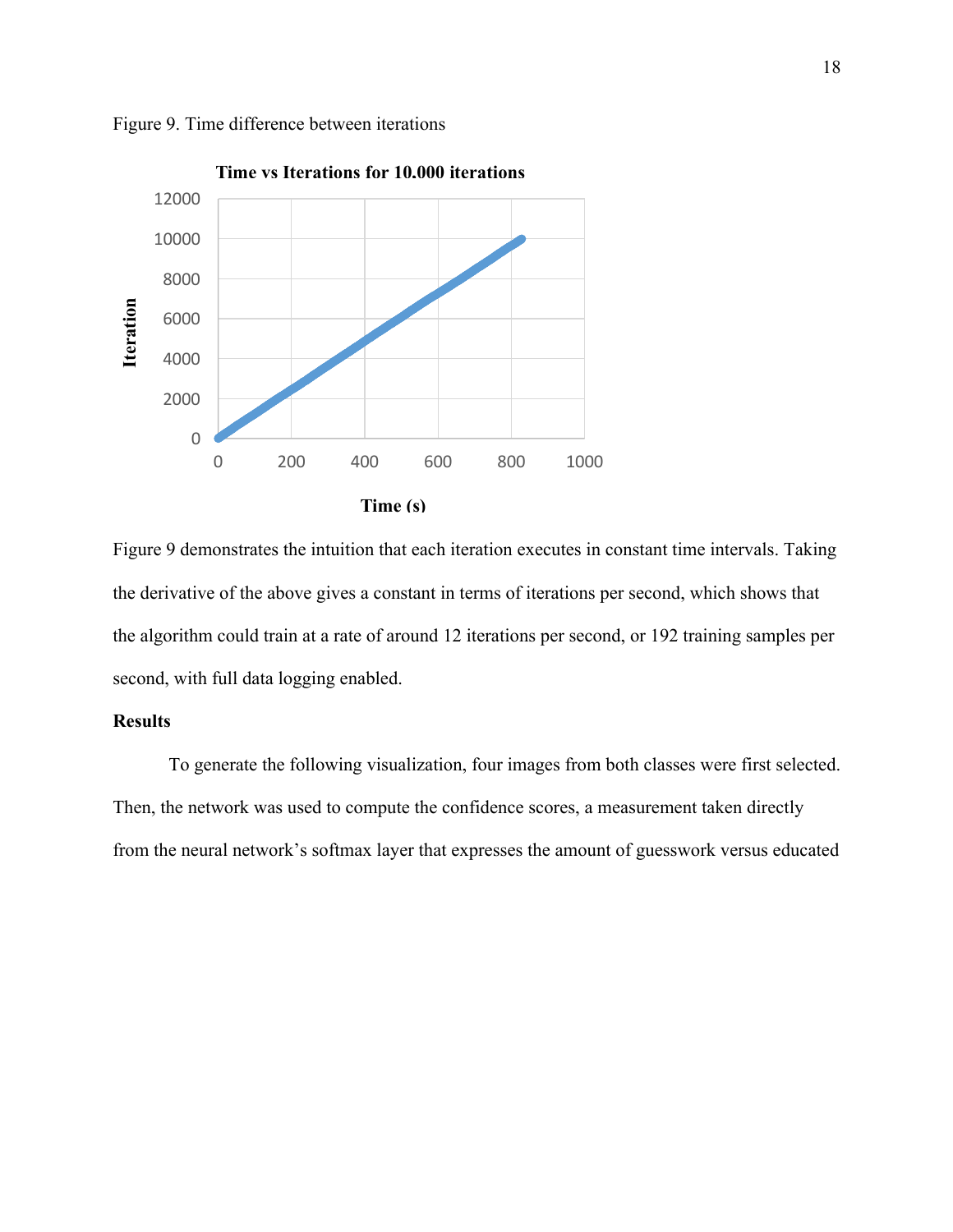prediction that the network made when determining this prediction. Each positive and negative image is a rescaled x-ray from the validation dataset.

Figure 10. Chart showing example validation set images from both classes and the output confidence scores

![](_page_18_Figure_2.jpeg)

The confidence scores demonstrate that the network's knowledge of the parameters enabled it to make predictions that it perceived as accurate, rather than random choices.

For binary classifiers, such as this model, a matrix can be used to present several statistics about the performance of the algorithm. The core of this matrix is the contingency table, which is used to present the frequency of the real condition variable and the predicted condition variable. From this crosstabulation many ratios can be derived, most notably the descriptions of false positives and negatives as well as their respective rates among the population. To generate the following matrix, the network was computed against all 1,884 validation samples and the ground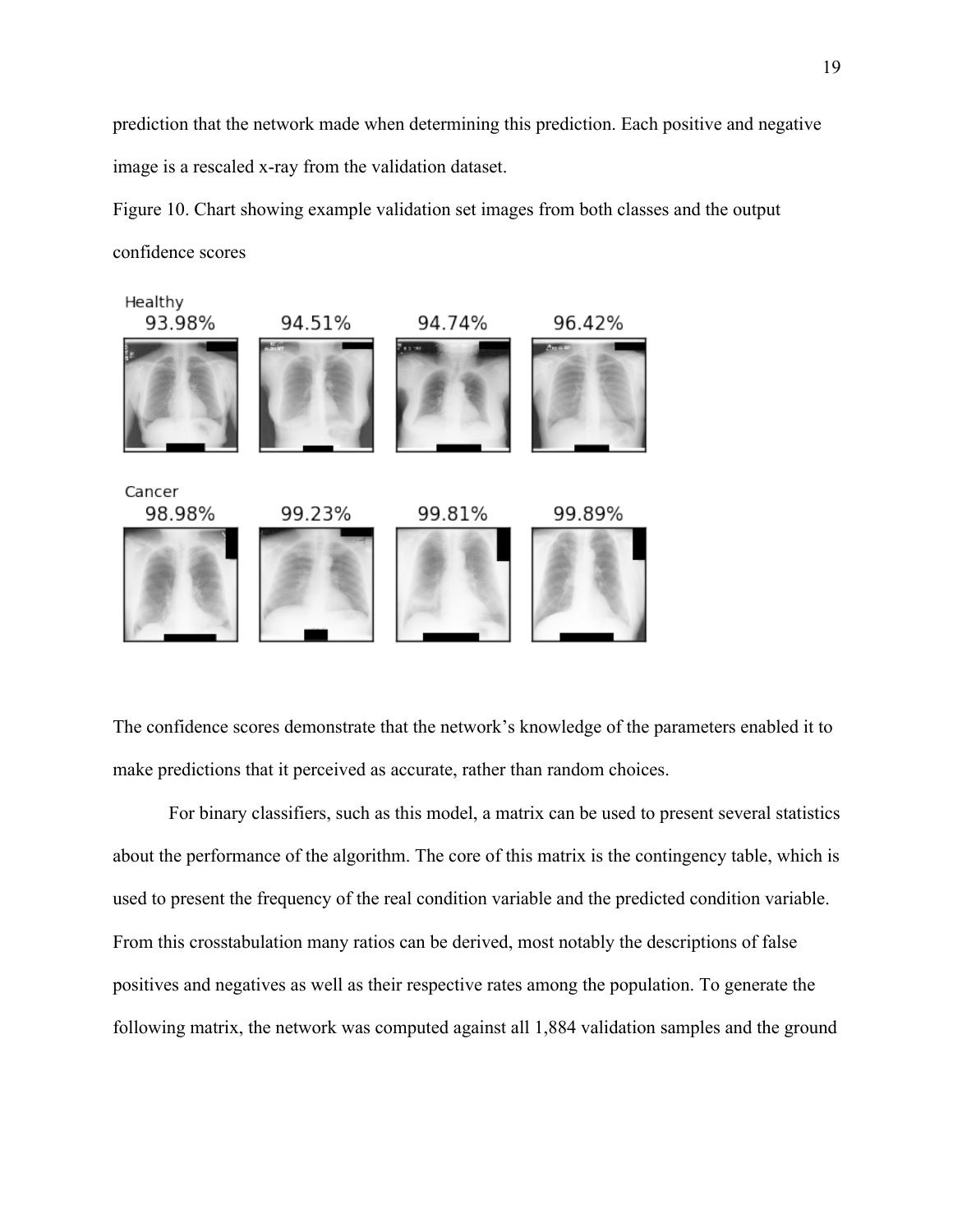truth label was recorded with the predicted output. The statistical ratios were calculated from these inputs.

| 1884   | 1096        | 788         | 0.581740977 |           |
|--------|-------------|-------------|-------------|-----------|
|        |             |             |             |           |
| 1096   | 1013        | 83          | 92.43%      | 7.57%     |
|        |             |             |             |           |
| 788    | 83          | 705         | 10.53%      | 89.47%    |
|        |             |             |             |           |
|        | 0.924270073 | 10.53%      | 877.50%     |           |
|        |             |             |             |           |
| 91.19% | 7.57%       | 0.894670051 | 8.46%       | 10366.74% |

Table 1. Binary classifier evaluation contingency table and confusion matrix followed by key

| Total                | Predicted             | Predicted             |                       |                               |
|----------------------|-----------------------|-----------------------|-----------------------|-------------------------------|
| Population           | <b>Positive</b>       | <b>Negative</b>       | Prevalence            |                               |
| <b>Real Positive</b> | <b>True Positive</b>  | <b>False Negative</b> | True positive<br>rate | <b>False negative</b><br>rate |
|                      |                       |                       | <b>False positive</b> | True negative                 |
| <b>Real Negative</b> | <b>False Positive</b> | <b>True Negative</b>  | rate                  | rate                          |
|                      |                       |                       | Positive              |                               |
|                      | Positive              | <b>False omission</b> | likelihood            |                               |
|                      | predictive rate       | rate                  | ratio                 |                               |
|                      |                       | <b>Negative</b>       | <b>Negative</b>       |                               |
|                      | False                 | predictive            | likelihood            | Diagnostic                    |
| <b>Accuracy</b>      | discovery rate        | value                 | ratio                 | odds ratio                    |

The results of this test demonstrate the model's accuracy as found earlier as well as its tendency to avoid false positives and negatives.

## **Conclusion**

The final accuracy of the network over the validation set of 91% vastly surpassed the benchmark of 50% for random guessing on the two-class dataset which shows that the model has succeeded at learning patterns related to the presence of various types of confirmed lung cancer in these images. Note that a common machine learning pre-processing step, known as mean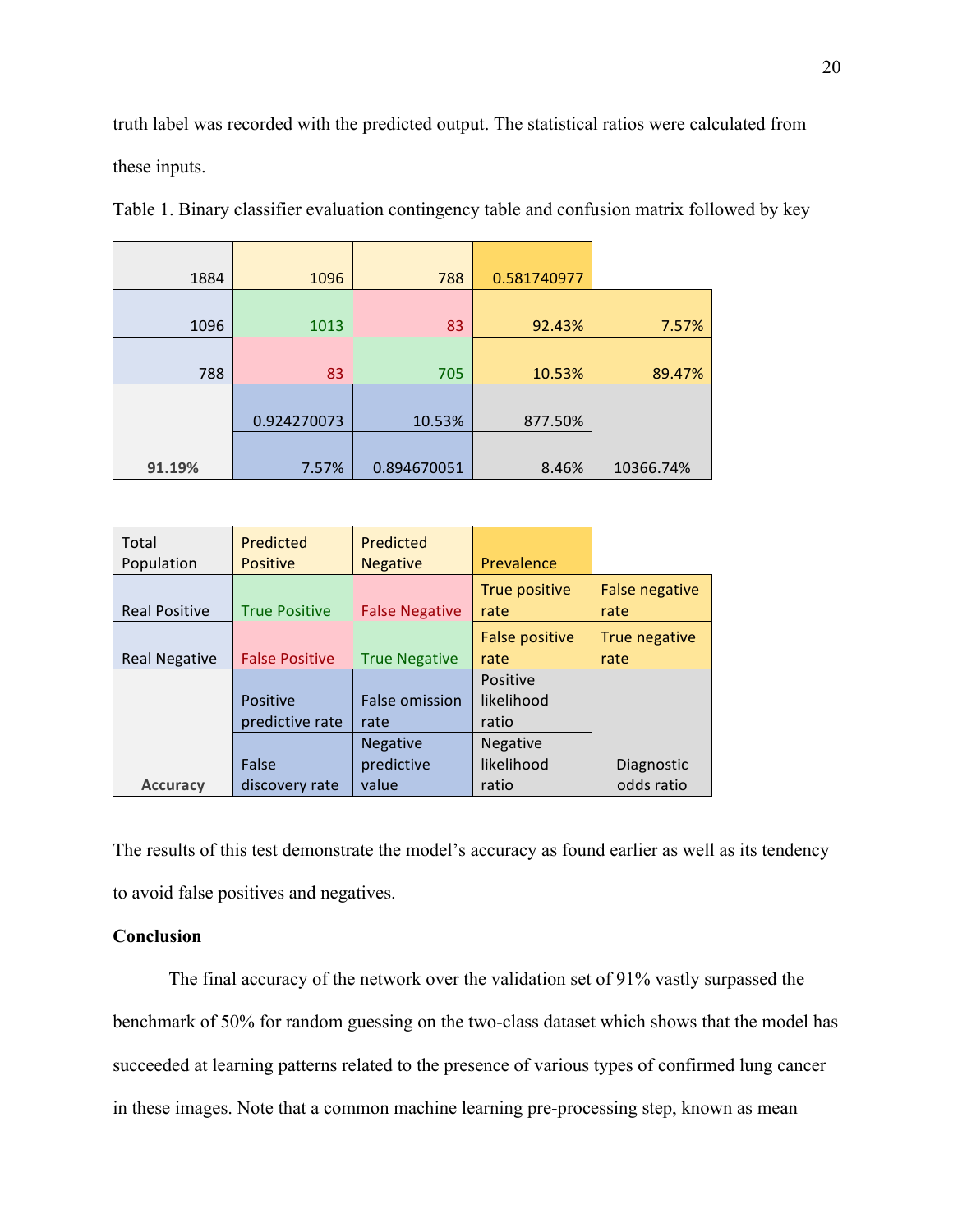value subtraction, was not used in this implementation. This would involve precomputation of the average value of the entire training dataset and a subtraction step before each training operation. For a particular dataset, this often improves training accuracy as the parameters are being optimized directly on the unique properties of each image, however this application achieved success without reliance on this process. A future inquiry could test whether mean value subtraction would impact the ability of a model to adapt to the variation of new input.

## **Discussion**

Given that a human radiologist must spend a considerable amount of time on each image to make a correct prediction, screenings for many types of cancer do not often occur early, causing diagnoses to often arrive during the late stages of these diseases. As this model using TensorFlow could process images through a neural network at a speed of 3.41 milliseconds each, the potential to use such a model as a preliminary screening step may save many lives with early detection and from misdiagnoses. All cases of concern will necessarily have to be verified by an experienced radiologist, but the automation provided by this tool will decrease costs, increasing the accessibility of screenings, as well as increase the speed and accuracy of diagnoses.

Future areas of improvement to this solution include supporting predictions based on CT scans of potentially affected regions of the body. As shown by the National Lung Screening Trial [15], this type of imagery may have a higher potential for identifying cancerous tumors due to the larger dataset based on 3D imagery. Further research will be necessary to find the best method of representing this slice-based data, whether by expressing the data in vector form as done for the 2D imagery in this project or with knowledge about the location of each slice in the patient. As the technology behind these scans continues to improve, as shown through the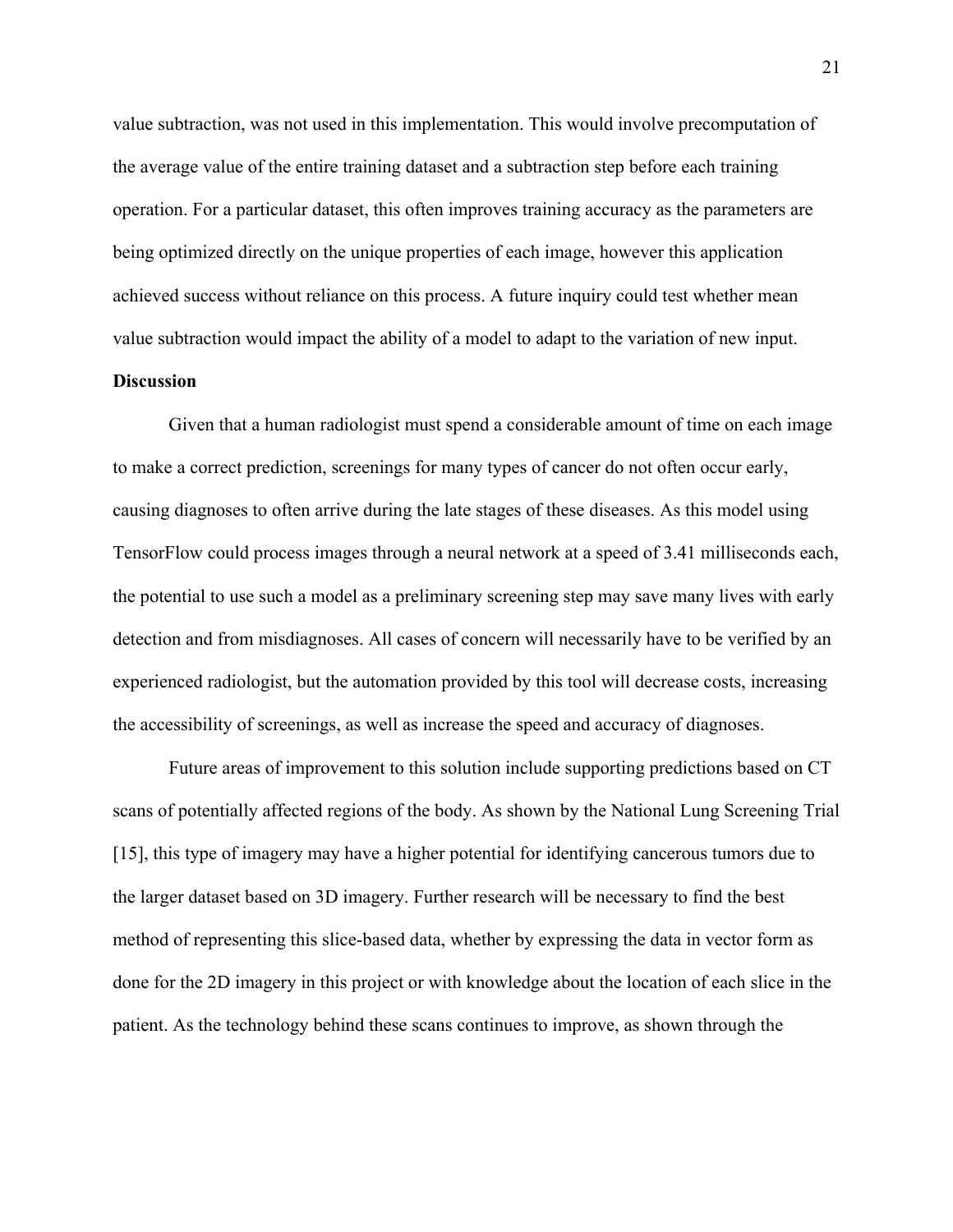introduction of high resolution yet low-dose capture techniques, the importance of automated CT screenings will increase.

## **Bibliography**

- [1] V. Ambrosini, S. Nicolini, P. Caroli, C. Nanni, A. Massaro, M. C. Marzola, D. Rubello and S. Fanti, "PET/CT imaging in different types of lung cancer: An overview," *European Journal of Radiology,* vol. I, no. 81, pp. 988-1001, 2012.
- [2] D. Lowe, "Distinctive Image Features from Scale-Invariant Keypoints," *International Journal of Computer Vision,* vol. 60, no. 2, pp. 91-110, 2004.
- [3] M. Firmino, A. H. Morais and R. M. Mendoca, "Computer-aided detection system for lung cancer in computed tomography scans: Review and future prospects," *BioMedical Engineering OnLine,* vol. 13, no. 41, pp. 1-16, 2014.
- [4] O. Russakovsky, J. Deng, H. Su, J. Krause, S. Satheesh, S. Ma, Z. Huang, A. Karpathy, A. Khosla, M. Bernstein, A. C. Berg and L. Fei-Fei, "ImageNet Large Scale Visual Recognition Challenge," *International Journal of Computer Vision,* vol. I, no. 115, pp. 211-252, 2015.
- [5] A. Krizhevsky, I. Sutskever and G. E. Hinton, "ImageNet Classification with Deep Convolutional Neural Networks," in *Advances in Neural Information Processing Systems*, 2012.
- [6] C. Szegedy, W. Liu, Y. Jia, P. Sermanet, S. Reed, D. Anguelov, D. Erhan and V. Vanhoucke, "Going Deeper with Convolutions," in *Computer Vision and Pattern Recognition*, Boston, 2015.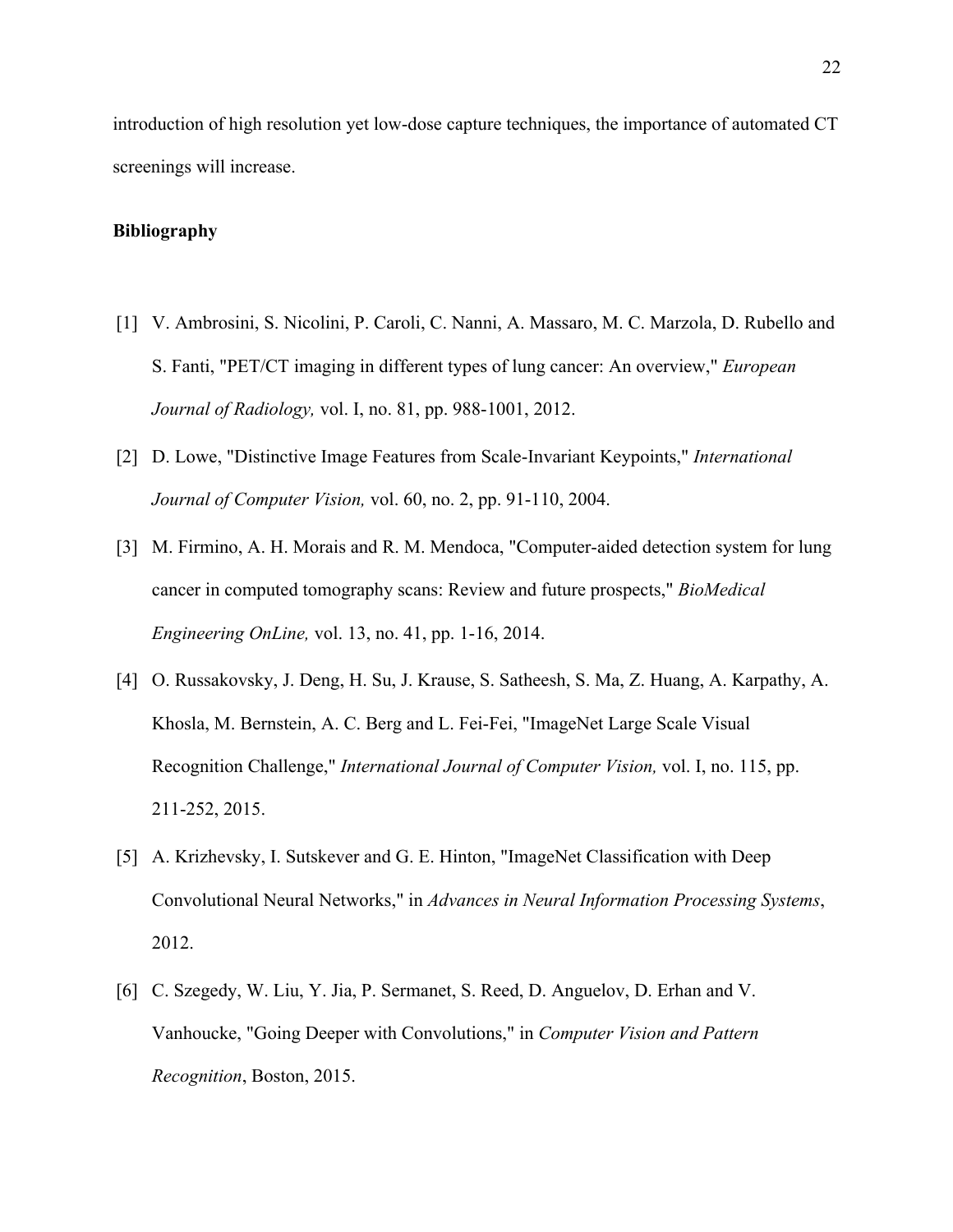- [7] D. P. Kingma and J. L. Ba, "Adam: A Method for Stochastic Optimization," in *International Conference on Learning Representations*, San Diego, 2015.
- [8] Y. LeCun, L. Bottou, Y. Bengio and P. Haffner, "Gradient-Based Learning Applied to Document Recognition," *Proceedings of the IEEE,* vol. 86, no. 11, pp. 2278-2324, 1998.
- [9] N. Srivastava, G. Hinton and A. Krizhevsky, "Dropout: A Simple Way to Prevent Neural Networks from Overfitting," *Journal of Machine Learning Research,* vol. I, no. 15, pp. 1929-1958, June 2014.
- [10] M. Anthimopoulos, S. Christodoulidis, L. Ebner, A. Christe and S. Mougiakakou, "Lung Pattern Classification for Interstitial Lung Diseases Using a Deep Convolutional Neural Network," *IEEE Transcations on Medical Imaging,* vol. 35, no. 5, pp. 1207-1216, May 2016.
- [11] L. Oliveira, F. Spanhol, C. Petitjean and L. Hautte, "Breast Cancer Histopathological Image Classification using Convolutional Neural Networks," in *International Joint Conference on Neural Networks*, Vancouver, 2016.
- [12] M. Abadi, P. Barham, J. Chen, Z. Chen, A. Davis, J. Dean, M. Devin, S. Ghemawat, G. Irving, M. Isard, M. Kudlur, J. Levenberg, R. Monga, S. Moore, D. G., B. Steiner, P. Tucker, V. Vasudevan, P. Warden, M. Wicke, Y. Yu and X. Zheng, "TensorFlow: A System for Large-Scale Machine Learning," in *USENIX Symposium on Operating Systems Design and Implementation*, Savannah, 2016.
- [13] C. S. Zhu, P. F. Pinsky, B. S. Kramer, P. C. Prorok, M. P. Purdue, C. D. Berg and J. K. Gohagan, "The Prostate, Lung, Colorectal, and Ovarian Cancer Screening Trial and Its